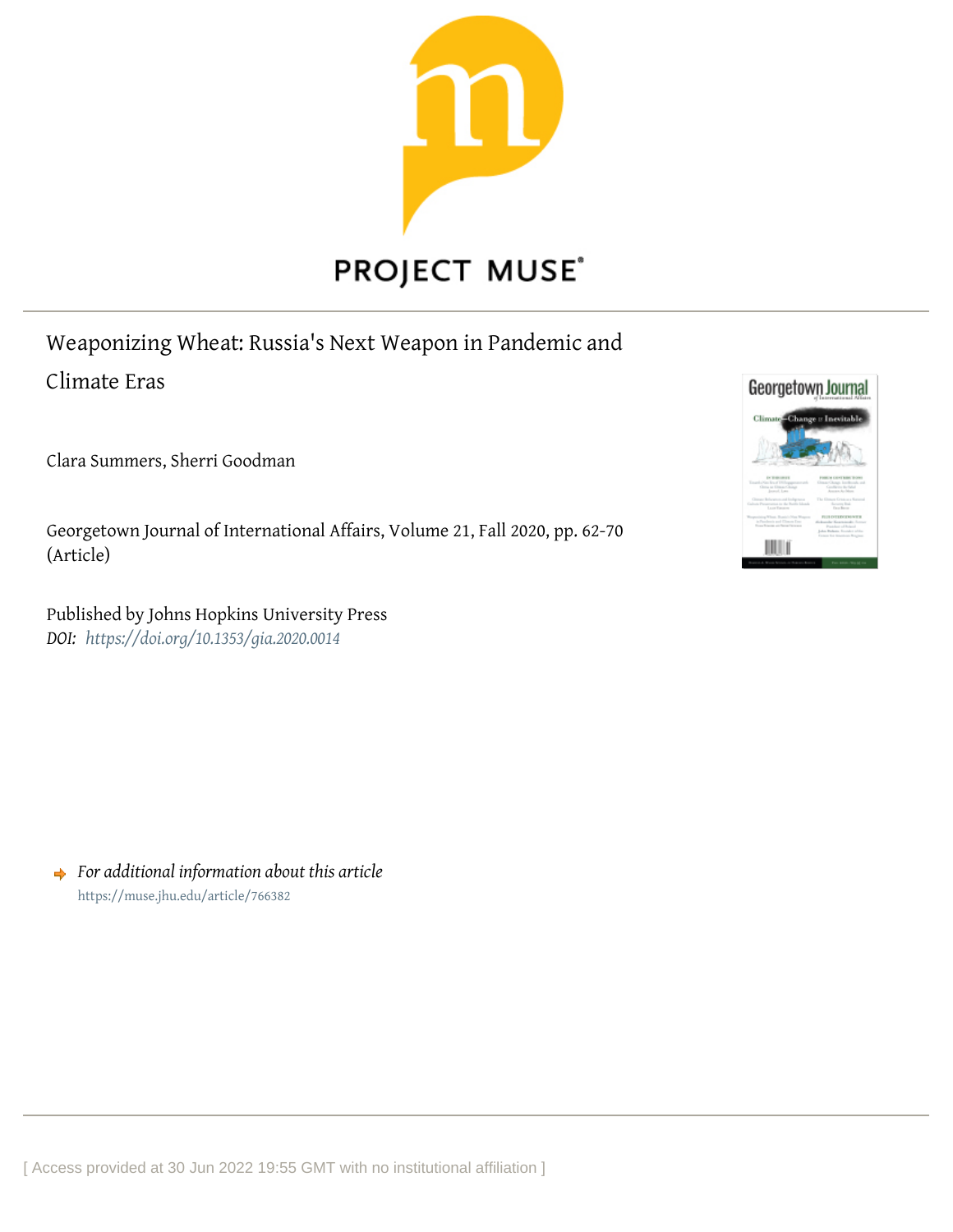## **Weaponizing Wheat**

Russia's Next Weapon in Pandemic and Climate Eras

Clara Summers and Sherri Goodman

There is growing awareness that climate change will cause massive destabilization of social, economic, and political systems worldwide. As rising mate change will cause massive destabilization of social, economic, seas, desertification, disease, food and water insecurity, and extreme weather increase instability, some states may seek to capitalize on these effects of climate change for political and economic gain. Much of the coverage on climate change focuses on its direct environmental effects, but an unstable climate may pave the way for broader geopolitical destabilization, and that destabilization begins with an increasingly aggressive Russia.

In a warming Arctic, Russia is both expanding its military operations in the region and exploiting its prodigious oil and gas reserves. However, its investments in increased fossil fuel extraction are at risk both because of melting permafrost, which threatens infrastructure, and because Russia's key export markets, like the European Union, are decreasing reliance on fossil fuels. Energy has long been a major tool in Russia's hybrid warfare strategy. However, the impacts of climate change and decarbonization will eventually decrease Russia's ability to wield influence over other countries using its supply of oil and gas reserves, which will prompt it to seek other forms of resource leverage.

Another way in which Russia could exploit climate vulnerabilities is by harnessing its leverage in global food markets. The state is already the world's top wheat exporter, and climate change is expected to increase its extent of arable land. The state's past tendencies to cut off gas supplies as a form of political leverage is illustrative of how it could also manipulate grain markets for its own benefit, taking advantage of a world in which food insecurity will only become more prominent as climate change worsens.

By linking Russia's growing wheat capacity to its history of hybrid warfare, this article argues that a warming climate may provide Russia with increased opportunities to use food security as a weapon. It begins by detailing how Russia is already capitalizing on climate change to the detriment of other countries, with a focus on fossil fuels and the Arctic. It then shows how Russia has historically used its energy export markets as a tool to gain geopolitical power and how that power is threatened as reliance on fossil fuels and natural gas shrinks. Next, it explores Russia's role as a wheat superpower in a changing climate. Finally, the article closes with policy recommendations to prevent the weaponization of wheat.

Sherri Goodman is a senior fellow at the Woodrow Wilson International Center and on the Boards of the Atlantic Council and the Council for Strategic Risks. She is the former deputy undersecretary of defense (environmental security) and staff member on the Senate Armed Services Committee. Goodman has founded, led, or advised nearly a dozen research organizations on environmental and energy matters, national security, and public policy.

Clara Summers recently earned a master's degree in international peace and conflict resolution from American University's School of International Service. She is a former research assistant intern at the Woodrow Wilson International Center.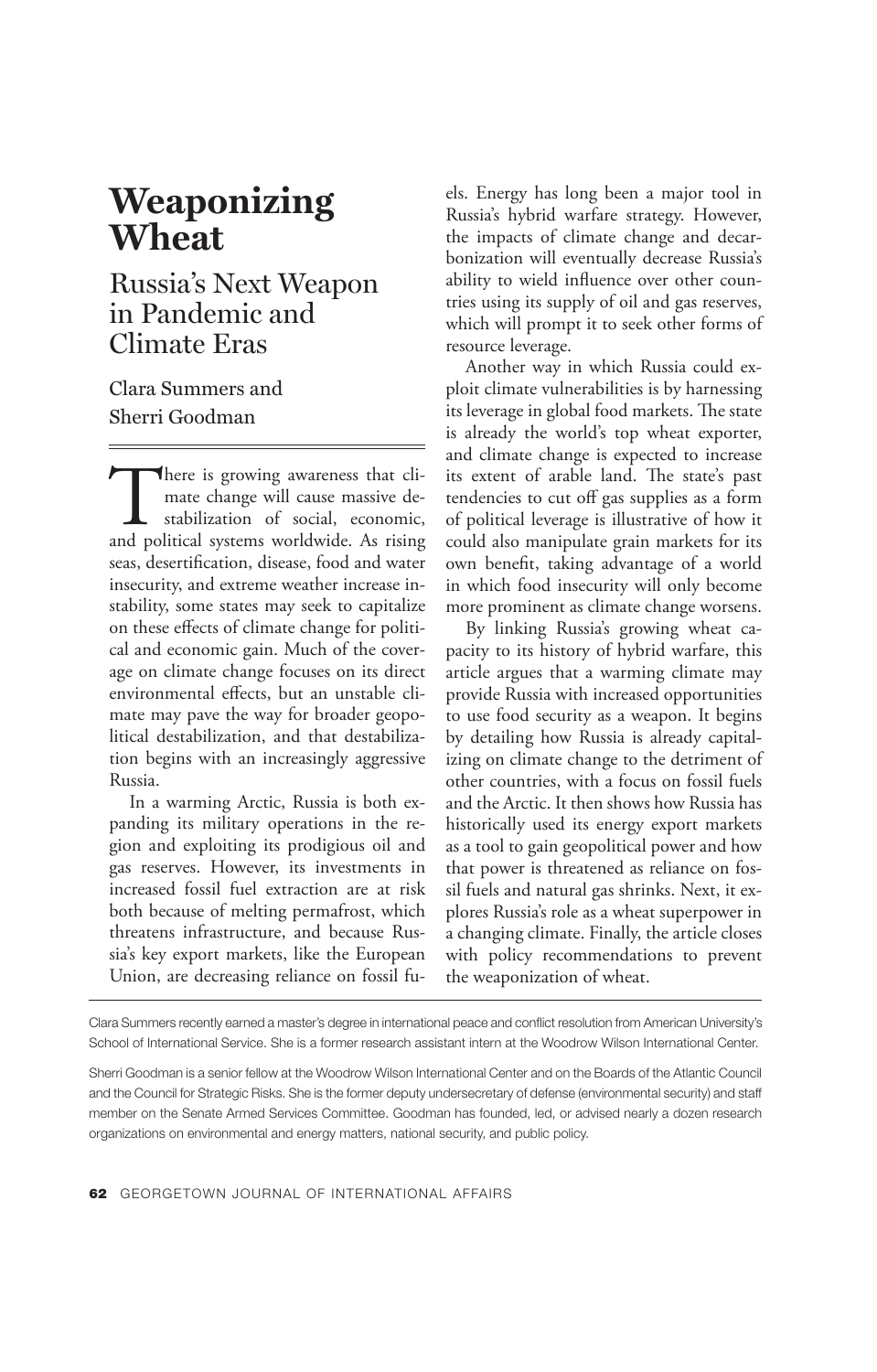## Russia and Climate Change: Increasing Opportunity, Increasing Danger

As the largest Arctic nation, Russia is disproportionately impacted by Arctic climatic changes. Almost 70 percent of Russia spans Arctic and subarctic regions, which are warming two times faster than the rest of the world[.12](#page-7-0) In these parts of the country, whose production accounts for approximately 20 percent of Russian GDP, most of the infrastructure is built on permafrost.<sup>[3](#page-7-0)</sup> As rising temperatures melt the permafrost, structures will become more vulnerable to collapse as sinkholes appear, and flooding around river systems will increase. The Republic of Sakha (Yakutia) in northeastern Siberia is especially vulnerable, as 85 percent of its structures are located on permafrost[.4](#page-7-0) The thawing ground also has serious implications for heavy industry.<sup>[5](#page-7-0)</sup> In 2016, 80 percent of natural gas and 15 percent of oil production occurred in these vulnerable Arctic regions. As the permafrost melts, production and pipeline infrastructure also becomes unstable, presenting a danger both to supply reliability and disaster prevention.<sup>6</sup>

Despite the risks to existing energy infrastructure, the Russian government has regarded climate change as an opportunity. Melting sea ice in the Arctic Ocean allows Russia to invest in previously inaccessible oil, gas, and fishery operations. Expanding liquefied natural gas (LNG) exports from the Yamal Peninsula have been accompanied by a marked increase in nuclear-powered icebreaker escorts,<sup>[7](#page-7-0)</sup> which increases risk for the entire region, as Russia has a decidedly mixed track record on nuclear safety. Climate change and melting ice present opportunities not just for economic expansion, but also for enhanced military presence. While the Arctic has historically been a place for international cooperation, climate change is reinvigorating the tense,

heated sense of competition left over from the Cold War. For example, Russia has re-cently violated Swedish airspace,<sup>[8](#page-7-0)</sup> simulated attacks on Norway,<sup>9</sup> jammed GPS systems during NATO exercises,<sup>[10](#page-7-0)</sup> and tested new missile systems.<sup>[11](#page-7-0)</sup> Russia's quest for melting Arctic fossil fuels is part of an overall plan to leverage the advantages they gain from climate change, a plan that is marked by increased aggression and strategic manipulation of climate-vulnerable regions.

## The Future of Fossil Fuels in an Age of "Carbon Protectionism"

Russia's permafrost-vulnerable fossil fuel sector is critical to its economic stability, but it is increasingly threatened by the falling reliance on nonrenewable energy sources. Oil and gas revenue made up 36 percent of the Russian budget in 2016 and accounted for over half of total exports[.12](#page-7-1) The country is second only to Saudi Arabia in petroleum exports,<sup>13</sup> which provide significant revenue but are a vulnerability due to lack of economic diversification. Should the price of oil drop to under sixty dollars per barrel, the government may have difficulty delivering basic services to its citizens.<sup>[14](#page-7-0)</sup> Such a capacity gap, especially one persisting over the long term, could undermine the legitimacy of the government and provoke unrest.<sup>[15](#page-7-0)</sup> In fact, some scholars have drawn a parallel between low oil prices in the 1980s and the subsequent collapse of the Soviet Union.<sup>16</sup> Even if low oil prices were not the precipitating factor in the Soviet Union's collapse, it undoubtedly increased pressure on both the state's economy and leadership. Well aware of this history, the Russian government is sensitive to the internal destabilization that oil price changes can cause. Moreover, as importing countries transition away from fossil fuels, demand for Russian oil and gas will decrease, reducing the overall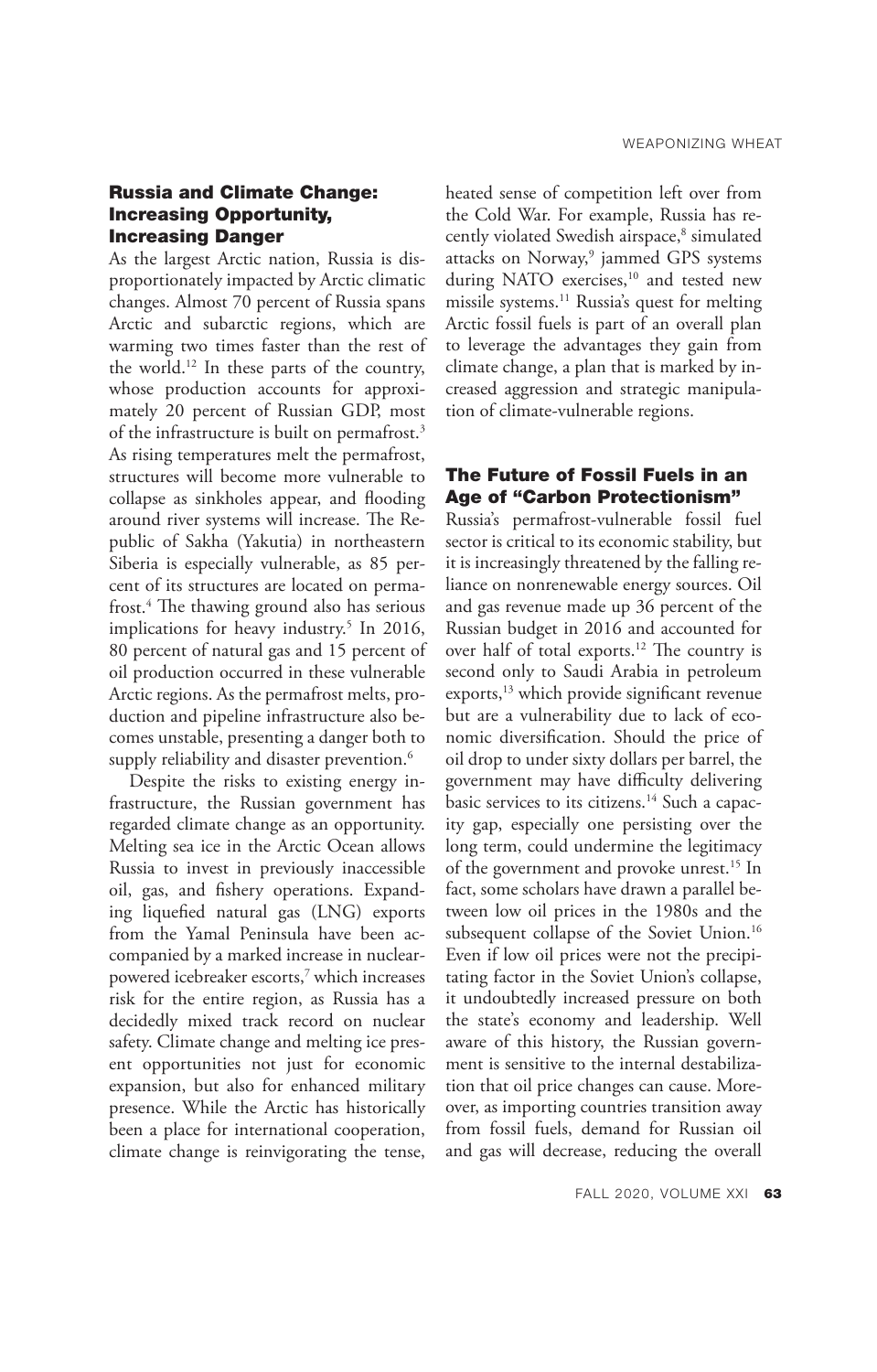revenue for the Russian economy. The economic impacts of decarbonization on Russia could lead to major societal disruption. It is therefore no surprise that a decade ago, then-president Dmitry Medvedev began referring to decarbonization policies as a form of "carbon protectionism" that directly threatens Russian geopolitical power.[17](#page-7-2)

Beyond supporting the economy, the Russian government has historically wielded its oil and natural gas sources to further its political goals. This strategy has been most evident in its relationship with the European Union (EU). In 2017, the EU imported 40 percent of its natural gas from Russia, largely relying on transit through Ukraine.<sup>18</sup> Russia has taken advantage of differential import dependency within the EU to exert pressure on more dependent countries. Countries that fell under the Soviet sphere of influence during the Cold War are less diversified in their energy mixes than those in Western Europe and are highly dependent on Russia[.19](#page-8-0) For example, in 2015, the stateowned oil and gas company Gazprom increased prices for the Baltic states, Bulgaria, and Poland[.20](#page-8-0) EU antitrust regulators found that Gazprom was manipulating gas prices in Bulgaria and Poland to force them to participate in additional pipeline projects.<sup>21</sup> Such manipulative tactics could indicate future avenues for hybrid warfare, through which Russia combines military strength with economic, resource, technological, or political aggression.[22](#page-8-0)

Russia's use of energy as a form of hybrid warfare can also be seen clearly in Ukraine. The instability of the Russian-Ukrainian relationship has made Russian energy exports to the EU unreliable. Russia cut off gas supplies through Ukraine in 2006 and 2009 when price negotiations broke down[.23](#page-8-0) While shrunken supplies temporarily hurt EU economies, they most diminished Ukraine, as it relies on transport fees.<sup>24</sup> Russia has also targeted Ukrainian energy infrastructure over the course of its war in Crimea. Knowing that Ukraine is economically reliant on serving as a way station to the EU market, Russia has used its power as a supplier to punish Ukraine when it does not comply with Russian demands.<sup>[25](#page-8-0)</sup>

Recognizing the vulnerabilities that gas transit through Ukraine poses, EU countries have sought to diversify their energy sources.<sup>[26](#page-8-0)</sup> In 2016, the European Union comprised 60 percent of Russia's fossil fuel exports. The European Union plans to reduce energy imports from Russia and thus weaken Russia's influence as well as the Russian economy.<sup>27</sup> The European Union has one of the most ambitious climate agendas of the developed world, with renewable energy growing to 80 percent of its energy mix by 205[0.28](#page-8-0) Furthermore, the European roadmap for decarbonization states that import dependence would fall to 20 percent by 2050, which "would positively impact EU's trade and geopolitical position."[29](#page-8-0) The EU has also been diversifying its sources of energy, including by increasing its LNG imports from outside of Russia[.30](#page-8-0)

The European Union's decarbonization goals, combined with LNG imports from outside Russia, mean that Russian natural gas is facing displacement.[31](#page-8-0) While this displacement will occur over the long run and is dependent on difficulties in accessing other markets and the European Union's commitment to climate goals, the transition has begun[.32](#page-8-0) While the European Union's plans to decarbonize include an increase in natural gas usage in the short term, in the long term, its move away from Russian energy supplies could fundamentally alter geopolitical relationships[.33](#page-8-0) As its energy influence wanes, Russia may look to another key export to spread its influence: wheat.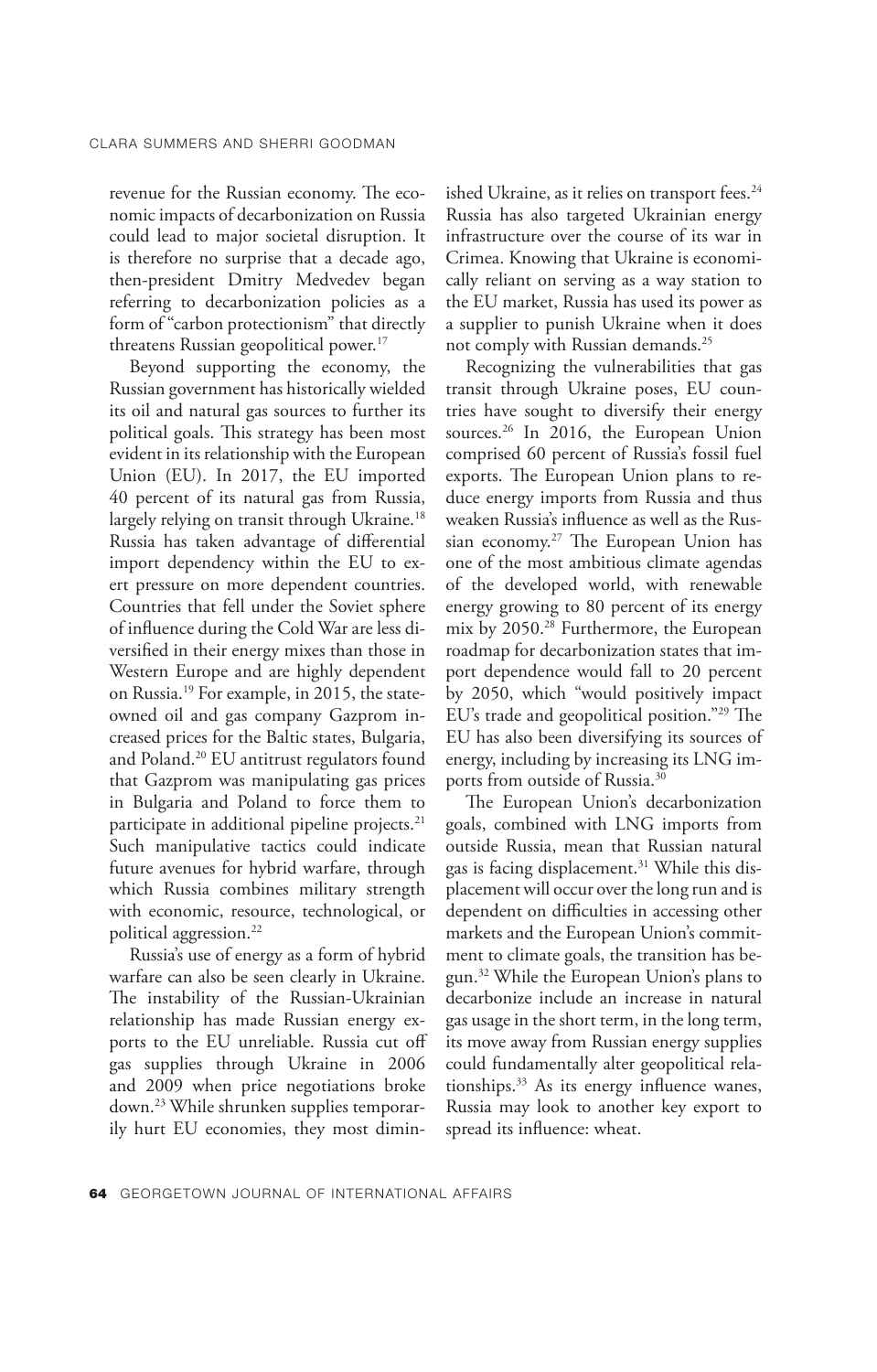#### Weaponizing Wheat

Russia is the world's top wheat exporter. The majority of Russian wheat production is for domestic consumption and therefore accounts for only 2.3 percent of its exports.<sup>34</sup> Because Russia wields its energy exports as a form of coercion, there is a possibility the government hesitates to rely on other countries' food imports. Food security is included as part of the National Security Strategy, promoting domestic production over imports[.35](#page-8-1) Former president Medvedev has stated that "self-sufficiency in food is one of the cornerstones of security in general.["36](#page-8-1) Domestic wheat consumption thus takes precedence over exports. Nevertheless, Russian wheat commanded almost one quarter of the world wheat market in 2017[.37](#page-8-1) The Food and Agriculture Organization of the United Nations (FAO), furthermore, estimates that Russia will comprise 20 percent of the global wheat market in 2028[.38](#page-8-1) This percentage will only increase in the future, for as the climate warms, Russia will likely see an expansion of arable land, especially in the boreal regions.<sup>39</sup> While some models have shown that Russia will lose arable land in southern regions as northern agricultural land expands,<sup>40</sup> the country is estimated to gain as much as 4.3 million km2 of wheatsuitable land under worst-case climate scenarios.<sup>41</sup>

It is important to acknowledge that while the Russian agricultural sector may benefit from climate change, it is not invulnerable to the dangers climate change imposes on agriculture. While more arable land could lead to greater agricultural output, this land will also be more vulnerable to extreme weather. Heat waves, fires, drought, and flooding could all contribute to crop failure. In tundra and boreal regions, permafrost dries out the soil as it melts, turning it into a tinderbox.<sup>42</sup> In 2017, wildfires burned 4.6

million hectares across Siberia.<sup>[43](#page-8-1)</sup> Forebodingly, the Russian response to crop failures in the past foreshadows a troubling climate future. In 2010, drought, heat, and subsequent wildfires sharply curbed grain yields. Fearing famine, the government banned wheat, rye, and barley exports. This policy change triggered high food prices worldwide, and researchers have even linked the increased food prices to the onset of the Arab Spring uprisings.<sup>[44](#page-8-1)</sup>

Although the Russian agricultural sector is clearly vulnerable to climate change, it is relatively better off compared to other countries. Desertification, heat waves, drought, and flooding are already curbing crop production elsewhere, including in neighbor-ing Central Asian states.<sup>[45](#page-8-1)</sup> Climate impacts in other countries will then likely enhance Russia's role as a critical grain supplier. Its increased market share, furthermore, will increase wheat-importing countries' vulnerabilities to food insecurity the next time Russia experiences crop failure. There could easily be a scenario in which Russia expands its food production and exports, only to cause worsened domestic and global food insecurity during an intensive drought or wildfire season.

Russia also limits food exports in times of crisis not directly related to food security. As the COVID-19 pandemic swept across the globe, Russia announced that it would impose an export quota on wheat, rye, barley, maize, and meslin. The export quota ignores requests issued by the World Health Organization and World Trade Organization, which urged countries to maintain food supply chains in the face of the crisis[.46](#page-9-0) Reliance on Russia for food can thus make a bad situation worse, whether the issue is climate change, a pandemic, or something else entirely.

Worse, Russia's wheat production offers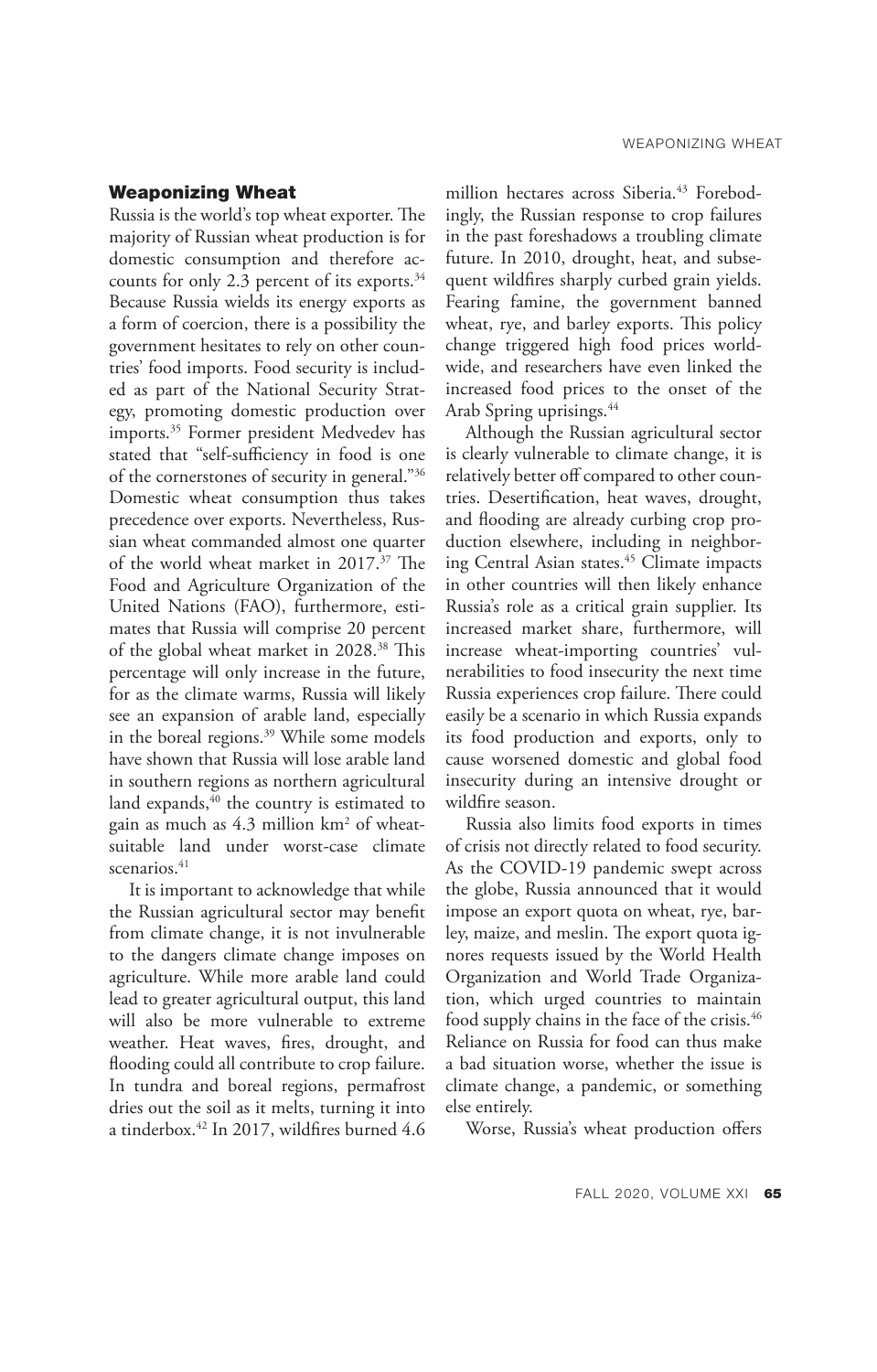the country a new opportunity for hybrid warfare, withholding exports from countries that fail to comply with Russia's geostrategic objectives. Russia has limited food imports from countries like Ukraine and Turkey during disputes in an effort to inflict economic strain.[47](#page-9-1) Russia's use of energy dependency to further its interests in the past may indicate how it will leverage its large share of the grain market. Already, Russia's wheat relationships are both economically and geopolitically strategic. It is seeking to undercut the United States and the European Union in key Middle Eastern and North African states by selling grain at lower prices.<sup>48</sup> Turkey is now the largest consumer of Russian wheat, followed by Egypt,<sup>49</sup> and Saudi Arabia recently approved Russian wheat imports.[50](#page-9-1) Ironically, the low price of oil which also hurts the Russian economy—has made other oil-dependent, wheat-importing economies look toward Russia for better price options.<sup>51</sup> Syria is only the latest example of how the Middle East has long been a region affected by the rivalry between Russia and the United States, and Russian command of wheat markets will likely add another weapon to its arsenal.

Some may argue that, while lower prices are a factor in Russia's favor, they do not guarantee Russian agricultural dominance. Wheat markets are especially complicated because grain quality varies greatly depending on production region. For example, Algeria's strict quality requirements have kept its market in EU hands, but Russia has been courting it aggressively.<sup>[52](#page-9-1)</sup> However, grain quality may not mitigate Russian power for long, as a warming climate will shrink production and force countries to be less discerning in their grain quality requirements.

There are other indications that the Russian government's approach to wheat is reminiscent of fossil fuels. Deputy Prime Minister

Alexei Gordeyev, who oversees agriculture, is a proponent of a "grain OPEC." Originally envisioned as a partnership between Russia, Ukraine, and Kazakhstan, Gordeyev is now pitching the idea to EU officials.<sup>53</sup> Depending on the membership makeup, a grain OPEC could mitigate or solidify wheat as a tool for Russian hybrid warfare.

Domestic food security remains the highest Russian priority, and the state has imposed an export tax when necessary to protect it.<sup>54</sup> Countries that rely on Russia for wheat are then doubly vulnerable: they are vulnerable to climate impacts within Russia that cause the state to limit exports, and they are also vulnerable to Russia's use of wheat exports as a manipulative weapon. Russia may use fears of a hungry populace to exert greater control over competing leaders with tenuous support. If countries are reliant on Russia for basic needs like food, the state may not need to interfere in elections to get its way—it could simply threaten to destabilize food security.<sup>[55](#page-9-1)</sup> This threat becomes more tangible as climate change disrupts food supplies all over the world.

Of course, Russia is not the first country to prioritize domestic food security over exporting to the global market, and domestic politics, and ensuring Russians eat first, surely play a role in Putin's calculations. Global agricultural trade has long been a political battleground, from disputes between the United States and the European Union over GMOs (genetically modified organisms) to battles between the United States and China over soybeans. Nevertheless, the insecurities caused by climate change require a collaborative global response. Russia's approach to food security—both domestically and as a tool of international influence—is unusually dangerous because of its disproportionate grain market share and history of resource weaponization.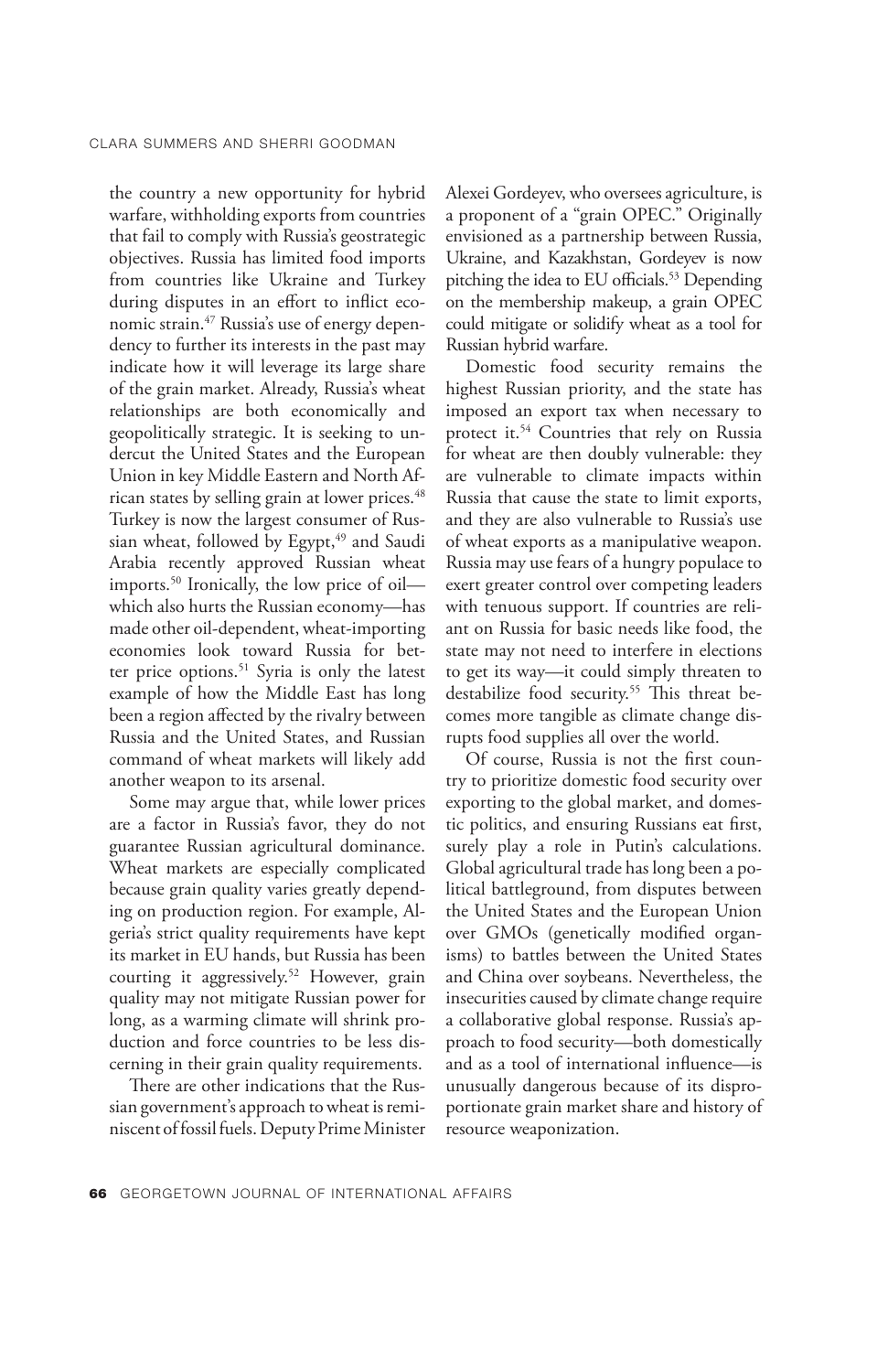#### Weaponizing Natural Resources in the Climate Era

On the last day of 2019, the Russian federal government released a National Action Plan that seeks to "take advantage of the benefits" of climate change. It laid out twenty-nine strategies to capitalize on the positive aspects of climate change while mitigating the negative aspects. The plan incorporates a focus on drought-resistant crops and industry adaptation in the fields of energy and fuel. Though it does not mention enhanced extraction capacity, it notes the economic expansion afforded by a melting Arctic. It also calls for the Russian Foreign Ministry, Ministry of Industry and Trade, and Ministry of Economic Development to coordinate on counteracting "climate protectionism."[56](#page-9-0)

The economics of clean energy are changing rapidly. Further locking in fossil fuel production will make the transition to a decarbonized world that much more painful for Russian society. Russian fears about carbon protectionism are really fears about losing economic strength and geopolitical clout—losses that come with climate mitigation policies. Energy market dependency by the European Union has helped insulate Russia from sanctions and Ukraine conflict dynamics; EU decarbonization plans should reduce Russia's energy and political leverage on the bloc. In both the near and long term, climate security experts predict that, as Russia feels increasingly threatened by the EU and other countries' energy transitions, it is likely to become more aggressive in other spheres.<sup>[57](#page-9-0)</sup>

Russia's use of hybrid warfare is strategic and patiently planned. After the humiliating collapse of the Soviet Union, Russia has continuously sought to reassert itself on the world stage. The state has proven to be endlessly creative in its forms of hybrid warfare, from gas pricing to internet propaganda to

strategic alliances. Russia's outsize presence on world grain markets is therefore a cause for concern. Russia is attempting to expand its wheat influence as its energy power is threatened. As its energy policies shift to become defensive, food security may be the next frontier in an offensive, resource-driven foreign policy.

Fortunately, there are ways to combat the weaponization of wheat. First, countries should prioritize climate mitigation and promote food security at home. Other grain-producing countries should explore drought-resistant crop strains, like Russia is already doing. Countries that rely heavily on food imports should consider the climate adaptability and geopolitical aims of the exporting country when determining their import strategy. Secondly, countries should proactively respond to high grain prices in much the same way that the United States responded to the oil embargo in the 1970s by creating the Strategic Petroleum Reserve (SPR).[58](#page-9-0) The SPR is an oil stockpile that the US government maintains for emergency situations: when supplies are low or prices are high. Governments could create a similar reserve for wheat and other grains. A collaborative solution would be a Strategic Grain Reserve managed by an international entity. An internationally managed Strategic Grain Reserve could release grain stores onto the market in emergency situations, lessening both climate impacts and the risks of Russia or others using grain for individual political ends.

The Russian government has chosen to view climate change as an overall advantage, and in some ways this attitude is merited.<sup>59</sup> The country faces limited consequences from sea level rise when compared to regions like Southeast Asia and does not have to contend with certain kinds of extreme weather, such as hurricanes and typhoons.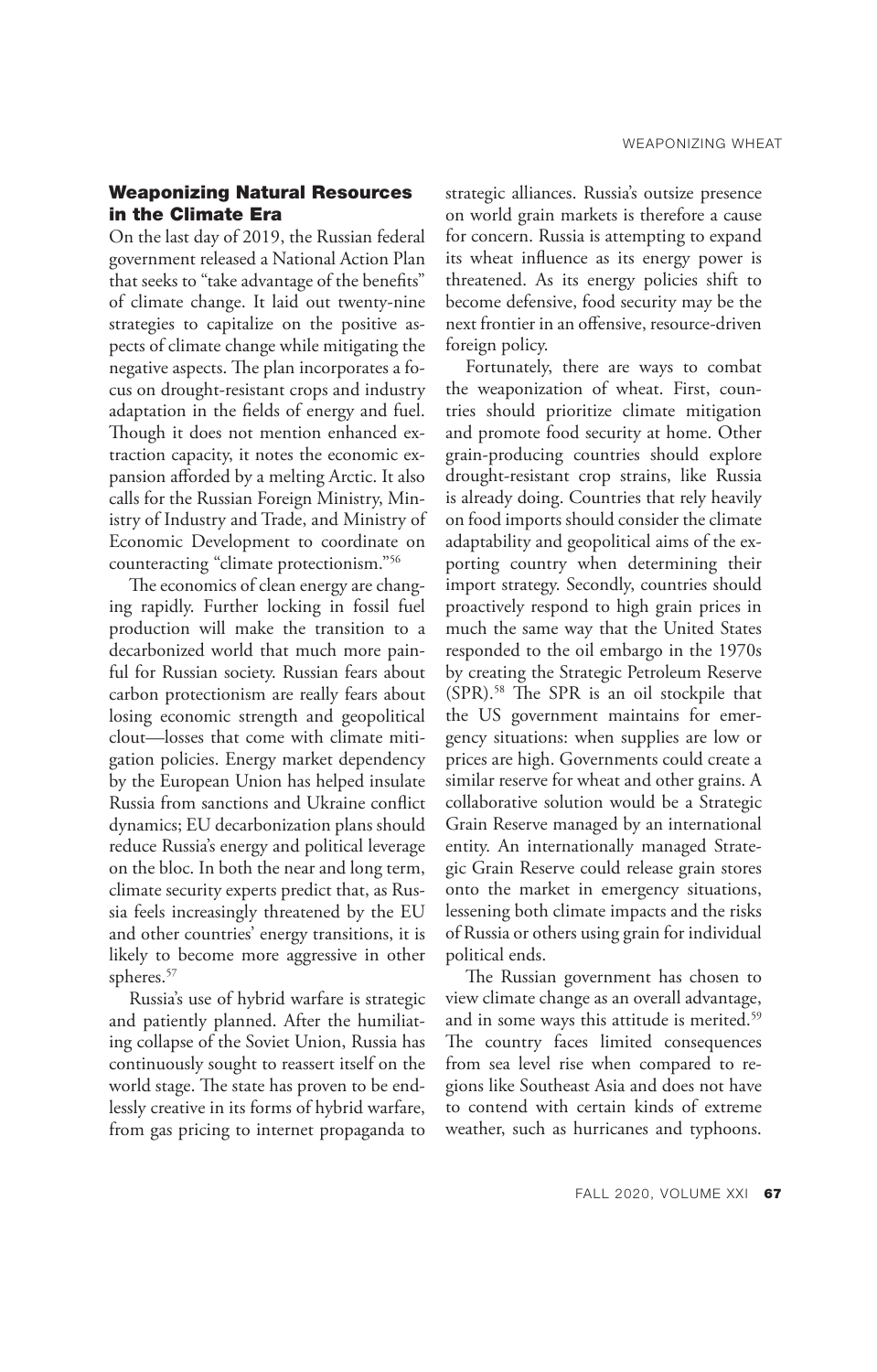<span id="page-7-2"></span><span id="page-7-1"></span><span id="page-7-0"></span>But beyond the increasing ease of fossil fuel and grain production, Russia's attitude toward climate change is indicative of deeper, more troubling behavior. Interference in the United States' and other nations' elections has revealed that Russia views destabilization elsewhere as a useful tool of global power projection. Russia actively seeks out opportunities to sow discord in other states; with climate change, much of that work will happen naturally.<sup>60</sup> Inevitably, states vary in their ability to respond to climate change. Backed by its wheat supply, Russia will be further emboldened to exploit climateinduced vulnerabilities, as it is already doing in the Arctic. There are myriad reasons for world leaders to respond to the climate crisis—Russia's designs on food and other climate vulnerabilities is just one more.

#### **Notes**

 The authors published a version of this analysis in *The National Interest* in July of 2020.

- 1. Maria Sharmina, Kevin Anderson, and Alice Bows-Larkin, "Climate Change Regional Review: Russia*, Wiley Interdisciplinary Reviews*: *Climate Change* 4, no. 5 (September 2013): 373–96.
- 2. The Intergovernmental Panel on Climate Change, "Summary for Policymakers," in "Global Warming of 1.5°C: An IPCC Special Report," World Meteorological Organization, in press.
- 3. Pavel Devyatkin, "Russia's Arctic Strategy: Aimed at Conflict or Cooperation? (Part I)," *The Arctic Institute*, 2018.
- 4. D. A. Streletskiy, et al., "Assessment of Climate Change Impacts on Buildings, Structures and Infrastructure in the Russian Regions on Permafrost," *Environmental Research Letters* 14, no. 5 (February 2019): 11.
- 5. Ibid.
- 6. Streletskiy et al., "Assessment of Climate Change Impacts," 2.
- 7. Atle Staalesen, "Nuclear Icebreaker Escorts on

the Northern Sea Route Went up 54 Percent in 2019," *ArcticToday*, January 15, 2020, [https://](https://www.arctictoday.com/nuclear-icebreaker-escorts-on-the-northern-sea-route-went-up-54-percent-in-2019/) [www.arctictoday.com/nuclear-icebreaker](https://www.arctictoday.com/nuclear-icebreaker-escorts-on-the-northern-sea-route-went-up-54-percent-in-2019/) [-escorts-on-the-northern-sea-route-went-up](https://www.arctictoday.com/nuclear-icebreaker-escorts-on-the-northern-sea-route-went-up-54-percent-in-2019/) [-54-percent-in-2019/.](https://www.arctictoday.com/nuclear-icebreaker-escorts-on-the-northern-sea-route-went-up-54-percent-in-2019/)

- 8. "Sweden: Russian Military Planes Briefly Violated Airspace," *Associated Press,* January 24, 2019, [https://apnews.com/097a3fd978f14f4e](https://apnews.com/097a3fd978f14f4e9a7f4e5cb4d1d600) [9a7f4e5cb4d1d600.](https://apnews.com/097a3fd978f14f4e9a7f4e5cb4d1d600)
- 9. Thomas Nilsen, "11 Russian Fighter Jets Made Mock Attack on Norwegian Arctic Radar," *The Barents Observer*, February 12, 2019, [https://thebarentsobserver.com/en/security](https://thebarentsobserver.com/en/security/2019/02/11-russian-fighter-jets-made-mock-attack-norwegian-arctic-radar) [/2019/02/11-russian-fighter-jets-made-mock](https://thebarentsobserver.com/en/security/2019/02/11-russian-fighter-jets-made-mock-attack-norwegian-arctic-radar) [-attack-norwegian-arctic-radar.](https://thebarentsobserver.com/en/security/2019/02/11-russian-fighter-jets-made-mock-attack-norwegian-arctic-radar)
- 10. Atle Staalesen, "GPS Jamming on Agenda as Russian Defence Delegation Sat Down for Talks in Oslo," *The Independent Barents Observer,* March 18, 2019, [https://thebarents](https://thebarentsobserver.com/en/security/2019/03/gps-jamming-agenda-russian-defence-delegation-sits-down-talks-oslo) [observer.com/en/security/2019/03/gps-jam](https://thebarentsobserver.com/en/security/2019/03/gps-jamming-agenda-russian-defence-delegation-sits-down-talks-oslo) [ming-agenda-russian-defence-delegation-sits](https://thebarentsobserver.com/en/security/2019/03/gps-jamming-agenda-russian-defence-delegation-sits-down-talks-oslo) [-down-talks-oslo.](https://thebarentsobserver.com/en/security/2019/03/gps-jamming-agenda-russian-defence-delegation-sits-down-talks-oslo)
- 11. Polina Devitt, "Russia Tests Hypersonic Missile in Arctic, TASS Cites Source," Reuters, November 30, 2019, [https://www.reuters.com](https://www.reuters.com/article/us-russia-arctic-missiles/russia-tests-hypersonic-missile-in-arctic-tass-cites-sources-idUSKBN1Y40BB) [/article/us-russia-arctic-missiles/russia-tests](https://www.reuters.com/article/us-russia-arctic-missiles/russia-tests-hypersonic-missile-in-arctic-tass-cites-sources-idUSKBN1Y40BB) [-hypersonic-missile-in-arctic-tass-cites](https://www.reuters.com/article/us-russia-arctic-missiles/russia-tests-hypersonic-missile-in-arctic-tass-cites-sources-idUSKBN1Y40BB) [-sources-idUSKBN1Y40BB.](https://www.reuters.com/article/us-russia-arctic-missiles/russia-tests-hypersonic-missile-in-arctic-tass-cites-sources-idUSKBN1Y40BB)
- 12. OECD/FAO, OECD-FAO Agricultural Outlook 2019-2028 (Rome: OECD Publishing, 2019), [https://doi.org/10.1787/agr\\_outlook](https://doi.org/10.1787/agr_outlook-2019-en) [-2019-en;](https://doi.org/10.1787/agr_outlook-2019-en) and "Russia," The Observatory of Economic Complexity, accessed January 5, 2020[, https://oec.world/en/profile/country/rus](https://oec.world/en/profile/country/rus/#Exports) [/#Exports.](https://oec.world/en/profile/country/rus/#Exports)
- 13. "Russia."
- 14. Celeste Wallander, "Russia," in *Climate Change and National Security: a Country-Level Analysis* (Washington, DC: Georgetown University Press, 2011), 115, 120.
- 15. Charles T. Call, "Beyond the 'Failed State', Toward Conceptual Alternatives," *European Journal of International Relations* (2011): 306–7; Wallander, "Russia," 122.
- 16. Dieter Helm, *Burn Out: The Endgame for Fossil Fuels* (New Haven, CT: Yale University Press, 2017), 131.
- 17. Jack D. Sharples, "Russian Approaches to En-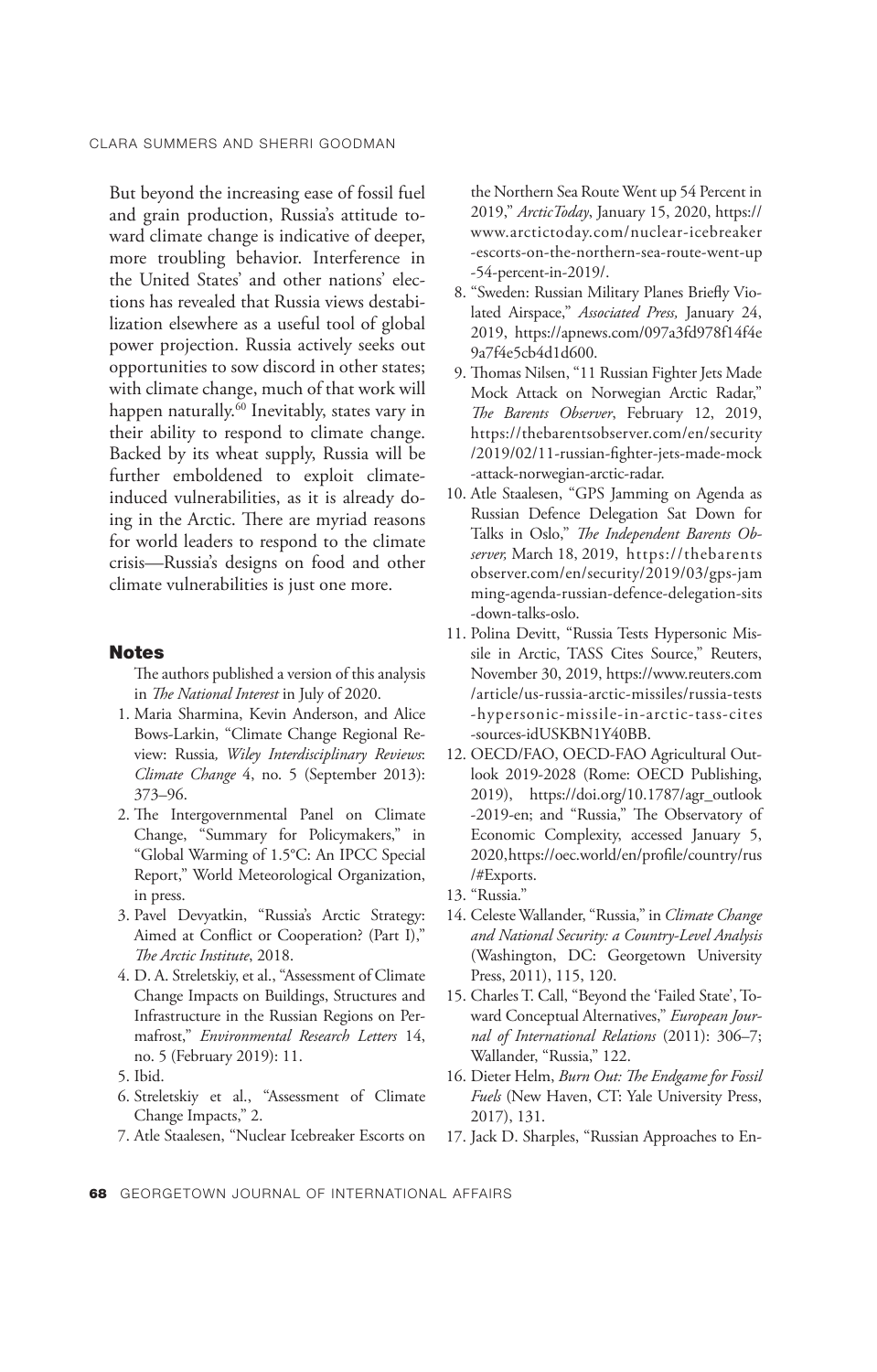<span id="page-8-1"></span><span id="page-8-0"></span>ergy Security and Climate Change: Russian Gas Exports to the EU," *Environmental Politics*  22, no. 4 (July 2013): 688.

- 18. "'From Where Do We Import Energy and How Dependent Are We?' Shedding Light on Energy in the EU," *Eurostat,* accessed January 6, 2020, [https://ec.europa.eu/eurostat/cache](https://ec.europa.eu/eurostat/cache/infographs/energy/bloc-2c.html) [/infographs/energy/bloc-2c.html.](https://ec.europa.eu/eurostat/cache/infographs/energy/bloc-2c.html)
- 19. Pierre Noël, "European Gas Supply Security: Unfinished Business," in *Energy and Security: Strategies for a World in Transition* (Washington, DC: Woodrow Wilson Center Press, 2013), 170–72.
- 20. Vira Ratsiborynska, "Russia's Hybrid Warfare in the Form of Its Energy Manoeuvers against Europe: How the EU and NATO Can Respond Together?," *NATO Defense College,* June 2018, 4.
- 21. James Kanter, "In Accusing Russian Energy Giant Gazprom, E.U. Begins a Test of Wills," *The New York Times*, April 22, 2015.
- 22. Christopher S. Chivvis, *Understanding Russian "Hybrid Warfare": And What Can Be Done About It* (Santa Monica: RAND Corporation, 2017), 1–4.
- 23. Helm, *Burn Out*, 137.
- 24. Noël, "European Gas Supply," 181–82.
- 25. Ratsiborynska, "Russia's Hybrid Warfare," 5–6.
- 26. Noël, "European Gas Supply," 171.
- 27. Judge et al., "Challenging Reductionism in Analyses of EU-Russia Energy Relations," *Geopolitics* 21, no. 4 (October 2016): 752.
- 28. European Commission, *A Clean Planet for All: A European Strategic Long-Term Vision for a Prosperous, Modern, Competitive and Climate Neutral Economy* (Brussels 2018), 9, [https://](https://eur-lex.europa.eu/legal-content/EN/TXT/PDF/?uri=CELEX:52018DC0773&from=EN) [eur-lex.europa.eu/legal-content/EN/TXT/PD](https://eur-lex.europa.eu/legal-content/EN/TXT/PDF/?uri=CELEX:52018DC0773&from=EN) [F/?uri=CELEX:52018DC0773&from](https://eur-lex.europa.eu/legal-content/EN/TXT/PDF/?uri=CELEX:52018DC0773&from=EN)  $=$ EN.
- 29. Ibid., 8.
- 30. Sharples, "Russian Approaches," 692.
- 31. Noël, "European Gas Supply," 176.
- 32. Jack D. Sharples, "The Shifting Geopolitics of Russia's Natural Gas Exports and Their Impact on EU-Russia Gas Relations," *Geopolitics* 21, no. 4 (October 2016): 902.
- 33. Olga Khrushcheva and Tomas Maltby, "The

Future of EU-Russia Energy Relations in the Context of Decarbonisation," *Geopolitics* 21, no. 4 (October 2016): 809.

- 34. "Russia Looks for New Way to Curb Grain Exports When Needed—Kommersant," Reuters, December 13, 2019, [https://www.agriculture](https://www.agriculture.com/markets/newswire/russia-looks-for-new-way-to-curb-grain-exports-when-needed-kommersant) [.com/markets/newswire/russia-looks-for-new](https://www.agriculture.com/markets/newswire/russia-looks-for-new-way-to-curb-grain-exports-when-needed-kommersant) [-way-to-curb-grain-exports-when-needed](https://www.agriculture.com/markets/newswire/russia-looks-for-new-way-to-curb-grain-exports-when-needed-kommersant) [-kommersant;](https://www.agriculture.com/markets/newswire/russia-looks-for-new-way-to-curb-grain-exports-when-needed-kommersant) and "Russia," The Observatory of Economic Complexity.
- 35. Stephen K. Wegren, "Food Security and Russia's 2010 Drought," *Eurasian Geography and Economics* 52, no. 1 (January 2011): 142, 145.
- 36. Wegren, "Food Security," 144.
- 37. "Russia," The Observatory of Economic Complexity.
- 38. OECD/FAO, "*OECD-FAO Agricultural Outlook 2019–2028,"* 137.
- 39. Myron King, Daniel Altdorff, Pengfei Li, Lakshman Galagedara, Joseph Holden, and Adrian Unc, "Northward Shift of the Agricultural Climate Zone Under 21st-Century Global Climate Change," *Scientific Reports* 8, no. 1 (May 2018): 704.
- 40. A. Di Paola, Daniel Altdorff, Pengfei Li, Lakshman Galagedara, Joseph Holden, and Adrian Unc, "The Expansion of Wheat Thermal Suitability of Russia in Response to Climate Change," *Land Use Policy* 78 (November 2018): 76.
- 41. Lee Hannah, Patrick R. Roehrdanz, Krishna Bahadur K. C., Evan D. G. Fraser, Camila I. Donatti, Leonardo Saenz, Timothy Max Wright, Robert J. Hijmans, Mark Mulligan, Aaron Berg, Arnout van Soesbergen, "The Environmental Consequences of Climate-Driven Agricultural Frontiers," *PLoS ONE*, February 12, 2020, 5.
- 42. IPCC, "Summary for Policymakers," 21.
- 43. Angelina Davydova, "Russia Heightens Defenses against Climate Change," *Science* 357, no. 6357 (September 2017): 1221.
- 44. Sarah Johnstone and Jeffrey Mazo, "Global Warming and the Arab Spring," *Center for American Progress, Stimson, The Center for Climate and Security* (February 2013): 16.
- 45. Christopher Reyer, Ilona Otto, Sophie Adams, Torsten Albrecht, Florent Baarsch, Matti